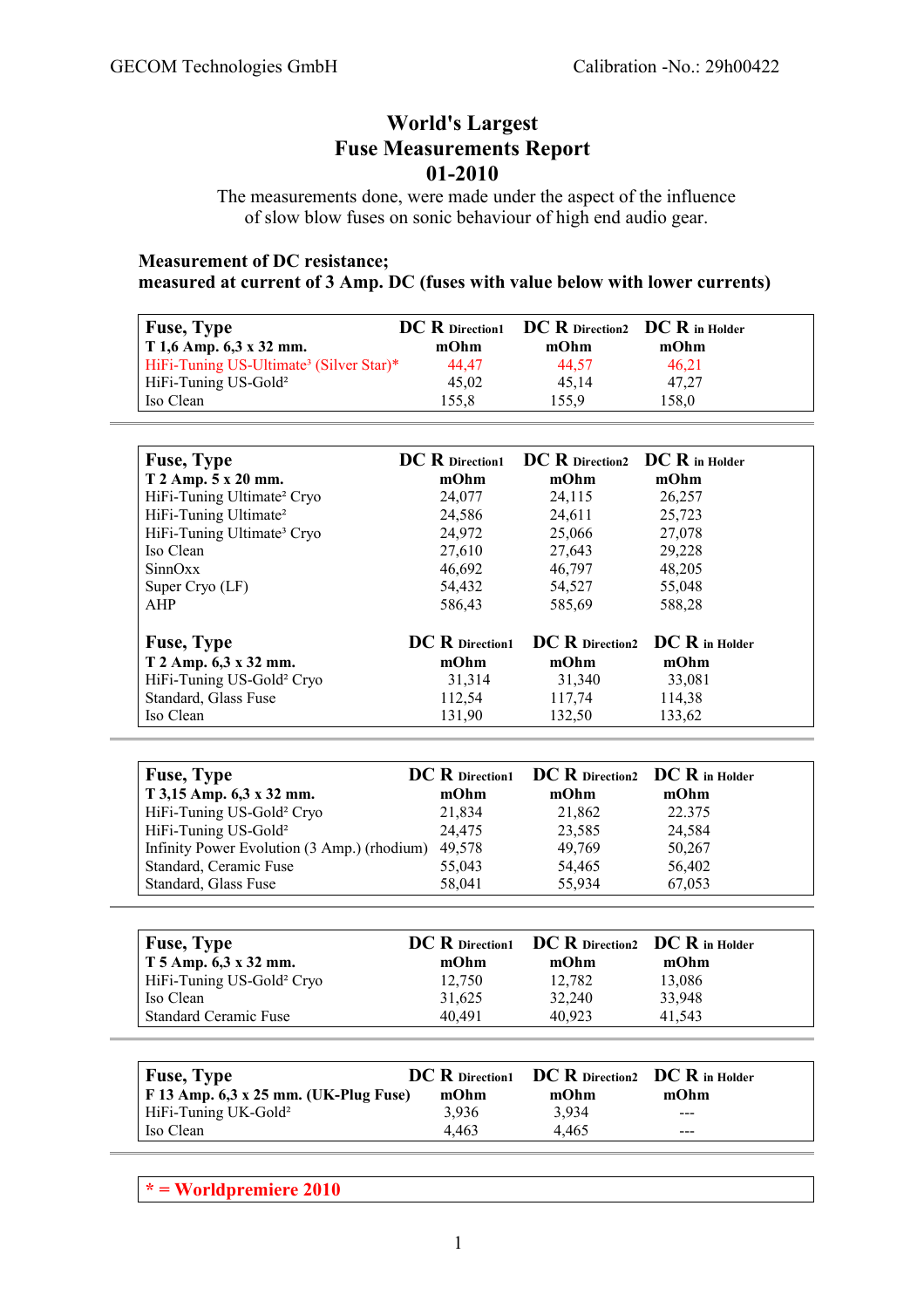| <b>Fuse, Type</b>                      |                   | <b>DC R</b> Direction1 <b>DC R</b> Direction2 <b>DC R</b> in Holder |        |
|----------------------------------------|-------------------|---------------------------------------------------------------------|--------|
| T 16 Amp. 5 x 20 mm.                   | mOhm              | mOhm                                                                | mOhm   |
| HiFi-Tuning Ultimate <sup>3</sup> Cryo | 2,4479            | 2,4435                                                              | 4,0733 |
| HiFi-Tuning Ultimate <sup>2</sup> Cryo | 2,5135            | 2,5215                                                              | 4.4667 |
| <b>Fuse, Type</b>                      | $DC R$ Direction1 | $\bf DC\ R$ Direction2 $\bf DC\ R$ in Holder                        |        |
| T 16 Amp. 6,3 x 32 mm.                 | mOhm              | mOhm                                                                | mOhm   |
| HiFi-Tuning US-Gold <sup>2</sup> Cryo  | 3,0533            | 3,0631                                                              | 3,9052 |

| <b>Fuse, Type</b>                      | <b>DC</b> R Direction1 | $\bf DC\ R$ Direction2 $\bf DC\ R$ in Holder   |        |
|----------------------------------------|------------------------|------------------------------------------------|--------|
| T 20 Amp. 5 x 20 mm.                   | mOhm                   | mOhm                                           | mOhm   |
| HiFi-Tuning Ultimate <sup>3</sup> Cryo | 1,7123                 | 1,7139                                         | 3,9576 |
| HiFi-Tuning Ultimate <sup>2</sup> Cryo | 1.8194                 | 1,8251                                         | 3,8136 |
| <b>Fuse, Type</b>                      |                        | DC R Direction1 DC R Direction2 DC R in Holder |        |
| T 20 Amp. 6,3 x 32 mm.                 | mOhm                   | mOhm                                           | mOhm   |
| HiFi-Tuning US-Gold <sup>2</sup> Cryo  | 2,1093                 | 2,1210                                         | 3,9509 |

## **1. Measurement of Voltage drop over fuse at 1 Amp. AC 50 Hz**

| <b>Fuse, Type</b>                      | Voltage drop at 1 A AC, 50 Hz (or 90 % I at smaller Values) |
|----------------------------------------|-------------------------------------------------------------|
|                                        | mVAC                                                        |
| $T_{0,5}$ Amp. (500 mA.) 5 x 20 mm.    |                                                             |
| HiFi-Tuning Ultimate <sup>2</sup> Cryo | 76,611                                                      |
| HiFi-Tuning Ultimate <sup>3</sup> Cryo | 94,1954                                                     |
| AMR                                    | 251,188                                                     |
| Infinity Power Evolution (palladium)   | 264,997                                                     |
| Infinity Power Evolution (rhodium)     | 266,192                                                     |
| AHP                                    | 484,610                                                     |
| Super Cryo $(LF)$                      | 522,403                                                     |

| $\mid$ T 1,6 Amp. 6,3 x 32 mm.                                             |        |
|----------------------------------------------------------------------------|--------|
| HiFi-Tuning US-Ultimate <sup>3*</sup> (Worldpremiere) 51,005 (Silver Star) |        |
| HiFi-Tuning US-Gold <sup>2</sup> Cryo                                      | 54.838 |
| Iso Clean                                                                  | 91.571 |

| T 2 Amp. 5 x 20 mm.                    |                 |  |
|----------------------------------------|-----------------|--|
| HiFi-Tuning Ultimate <sup>2</sup> Cryo | 28,180          |  |
| AMR                                    | 29,452          |  |
| HiFi-Tuning Ultimate <sup>3</sup> Cryo | 29,730          |  |
| Iso Clean                              | 34,697          |  |
| Solder Fuse                            | 44,083          |  |
| SinnOxx Germany                        | 54,971          |  |
| AHP                                    | 68,461          |  |
| Super Cryo $(LF)$                      | 99,635          |  |
| Super Cryo (LF)                        | burns at 800mA! |  |
| T 2 Amp. 6,3 x 32 mm.                  |                 |  |
| HiFi-Tuning US-Gold <sup>2</sup> Cryo  | 37,022          |  |
| Standard, Glass, Spiral                | 52,438          |  |
| Iso Clean                              | 142,058         |  |

| $\vert$ T 3 Amp. 6.3 x 32 mm.             |        |
|-------------------------------------------|--------|
| HiFi-Tuning US-Gold <sup>2</sup> Cryo     | 25.469 |
| Infinity Power Evolution 3 Amp. (rhodium) | 52.477 |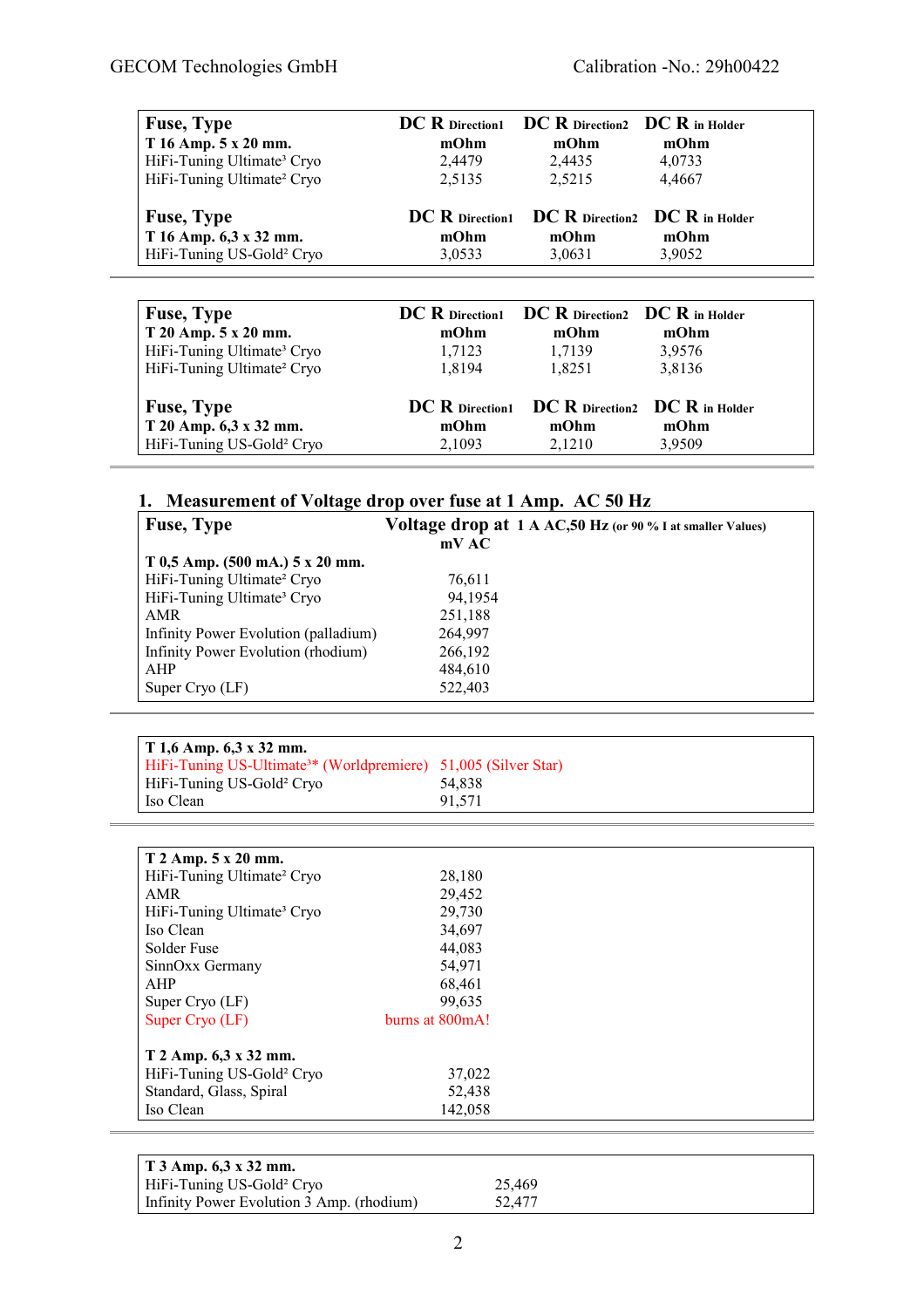| Iso Clean                              | 69,675<br>Voltage drop at 1 A AC, 50 Hz (or 90 % I at smaller Values)<br>mV AC |
|----------------------------------------|--------------------------------------------------------------------------------|
| F 10 Amp. 6,3 x 25 mm. (UK-Plug Fuse)  |                                                                                |
| HiFi-Tuning UK-Gold <sup>2</sup>       | 12,714                                                                         |
|                                        |                                                                                |
| F 13 Amp. 6,3 x 25 mm.                 |                                                                                |
| HiFi-Tuning UK-Gold <sup>2</sup>       | 11,225                                                                         |
| Iso Clean                              | 14,236                                                                         |
|                                        |                                                                                |
|                                        |                                                                                |
| T 16 Amp. 5 x 20 mm.                   |                                                                                |
| HiFi-Tuning Ultimate <sup>2</sup> Cryo | 6,350                                                                          |
| HiFi-Tuning Ultimate <sup>3</sup> Cryo | 6,591                                                                          |
|                                        |                                                                                |
| T 16 Amp. 6,3 x 32 mm.                 |                                                                                |
| HiFi-Tuning US-Gold <sup>2</sup> Cryo  | 7,542                                                                          |
|                                        |                                                                                |
|                                        |                                                                                |
| T 20 Amp. 5 x 20 mm.                   |                                                                                |
| HiFi-Tuning Ultimate <sup>2</sup> Cryo | 6,223                                                                          |
| HiFi-Tuning Ultimate <sup>3</sup> Cryo | 6,326                                                                          |
|                                        |                                                                                |
| T 20 Amp. 6,3 x 32 mm.                 |                                                                                |
| HiFi-Tuning US-Gold <sup>2</sup> Cryo  | 7,884                                                                          |

#### **Evaluation of measurements :**

### **1. DC- Resistance at 3 Amp. DC**

First column is listed the DC resistance in milliohms in direction one. Second column is listed the DC resistance in direction two. Third column is listed the DC resistance with the fuse measured in a standard fuse holder.

#### **Interpretation of measurements :**

There is a measurable difference in directivity of fuses. Mostly that will be due to the way the melting wire is manufactured. The difference is in the range of 5 % . That is in the range of variations due to the factoring process, but the difference is measurable with all types of fuses.

The resistance of the fuse itself is dependent on the length and thickness of the melting wire. At pure DC- resistance measurements, of the commercial available fuses, the solder type with leads gives the best results. Worst results gives the fuse with a glass tube and spiral shaped melting wire.

The high end fuses all give better results in conductivity, the cryogenically treated fuses from HiFi -Tuning give the best results, while the rhodium coated fuse from Padis gives the highest DC- resistance..

For DC applications it´s recommended to use the solder type fuse or the cryogenically treated fuses from HiFi-Tuning Germany.

The drop in resistance up to the factor of 8 is clearly measurable and also could be detected in listening test.

Fuses with a glass tube and a spiral shaped melting wire are additionally by a factor of 20 more sensitive to micro phonic effects. Fuses with a glass tube and a straight wire still by a factor of 5.

An increasing nominal value of a fuse causes an increasing thickness of the melting wire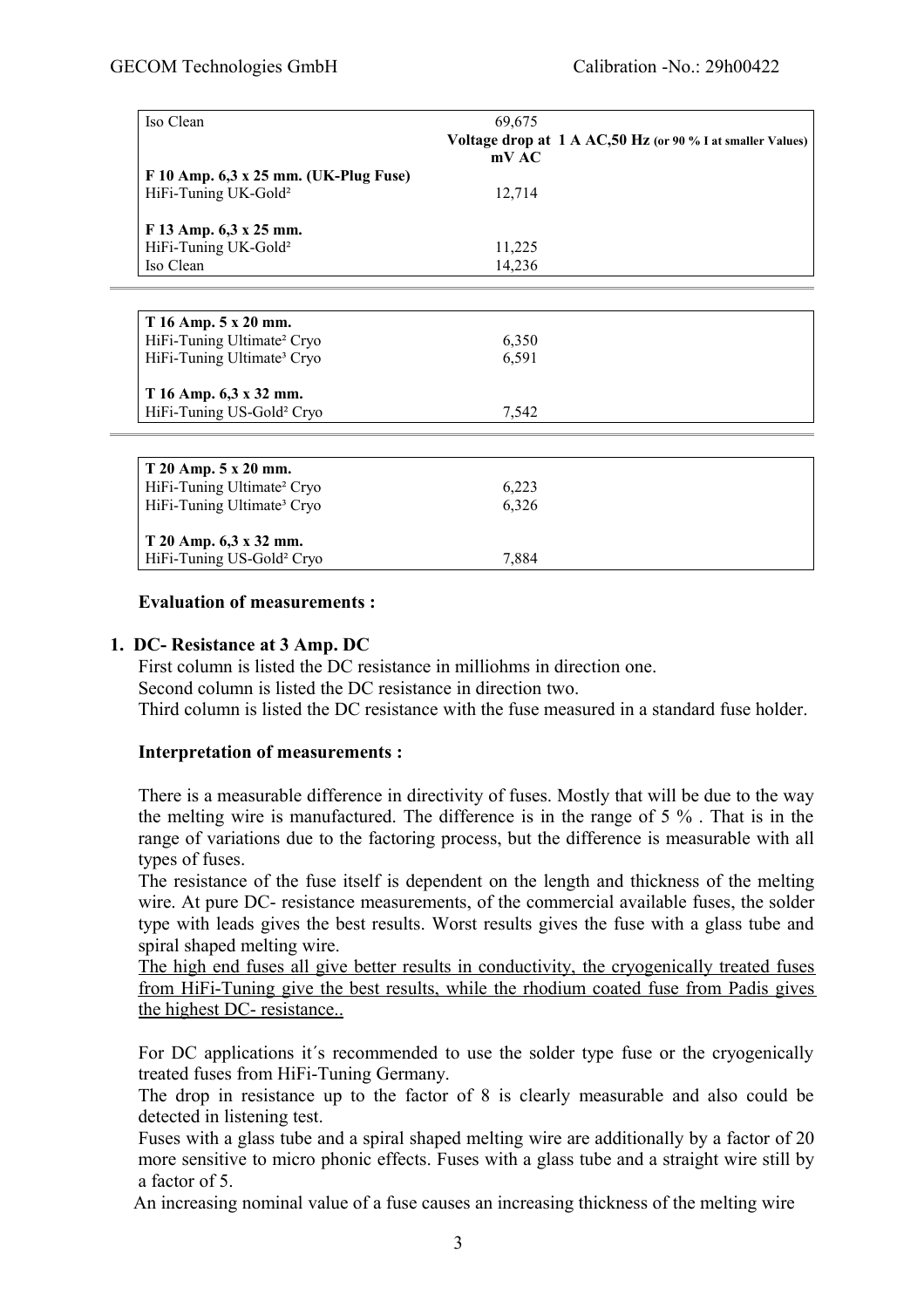and so a reduced DC-resistance. The conclusion to take a fuse with a higher nominal value to decrease the DC-resistance should not be taken, cause acting that way is highly dangerous.

## **2. Voltage drop over the fuse with 1 Amp. AC at 50 Hz.**

 The set up for this measurement is: A calibrator is connected in the way that a current of 1 Amp. AC at 50 Hz is put through the fuse under test, The voltage drop over the fuse is measured. Is a line voltage of 230 V assumed, the unit fed by a current of 1 Amp. drags a power of 230 VA (earlier days rated watts). In that case a power of 0,113 VA is dissipated in the worst case (glass tubed fuse with spiral shaped melting wire) or of 0.060 VA (cryogenically treated fuse by HiFi-Tuning) by the fuse. That power is simply heat radiated from the fuse and does not reach the unit, that is running. This power loss of a maximum of 0,25 % is very small in comparison to typical variations in line voltage of average 3 %. When line voltage is 110 V Ac, the losses are even smaller by a number better than 2. (voltage drop is the same), but a higher rated fuse gives less voltage drop. Power lost is U x I.

 By a technical view, the cryogenically treated fuses of HiFi-Tuning give the best results, while standard glass tubed fuses with spiral shaped melting wire, give the worst results.

## **3. Vector Impedance measurements**

A vector Impedance analyzer is a measurement unit, which measures the AC resistance of a DUT. The measurement is called vectorial, cause it takes in to account the complex resistance, including capacity and inductance. These components change the AC resistance depending on frequency applied.

 In the 5 columns are given the measurement results for 50 Hz, 500 Hz, 1 kHz, 10 kHz and 100 kHz.

 At higher frequencies the fuses having a smaller case have some advantage, cause that way the inductance and therefore the complex resistance is smaller.

 This evaluation is done under the aspect of high end audio music reproduction, so you have to imagine, that music contains very much steep pulses. So all components direct or indirect in the signal pass, should be able to handle that pulses. Fuses with a rising AC-Resistance will limit that pulses to some degree. The high end fuses are technically a better solution than standard fuses under this aspect. Also with AC-Resistance measurements a directivity of fuses could be noted.

## **4. Measurements of noise induced in fuses.**

 The measurements done so far showed some measurable differences between fuse, but didn´t explain completely the sonic differences between fuses. One way to look at these phenomenon's is, that music, containing many pulses can be limited by the electronics being in the reproduction chain. Fuses with better contact material (e.g. no corrosion) and overall better make will limit these pulses less.

 Another way to look at the problem is: like any wire or resistor fuses produce some thermal broadband noise. That noise depends mostly of the material used.

 The thermal increase of noise was measured at a current of 0,1 Amp. DC and the increase is given in dB.

 Also by the making of fuses from different metals, there can be thermal voltages develop by the choice of materials. These thermal voltages were measured with a nano-voltmeter.

In both noise measurements the fuses of HiFi-Tuning gave the best results.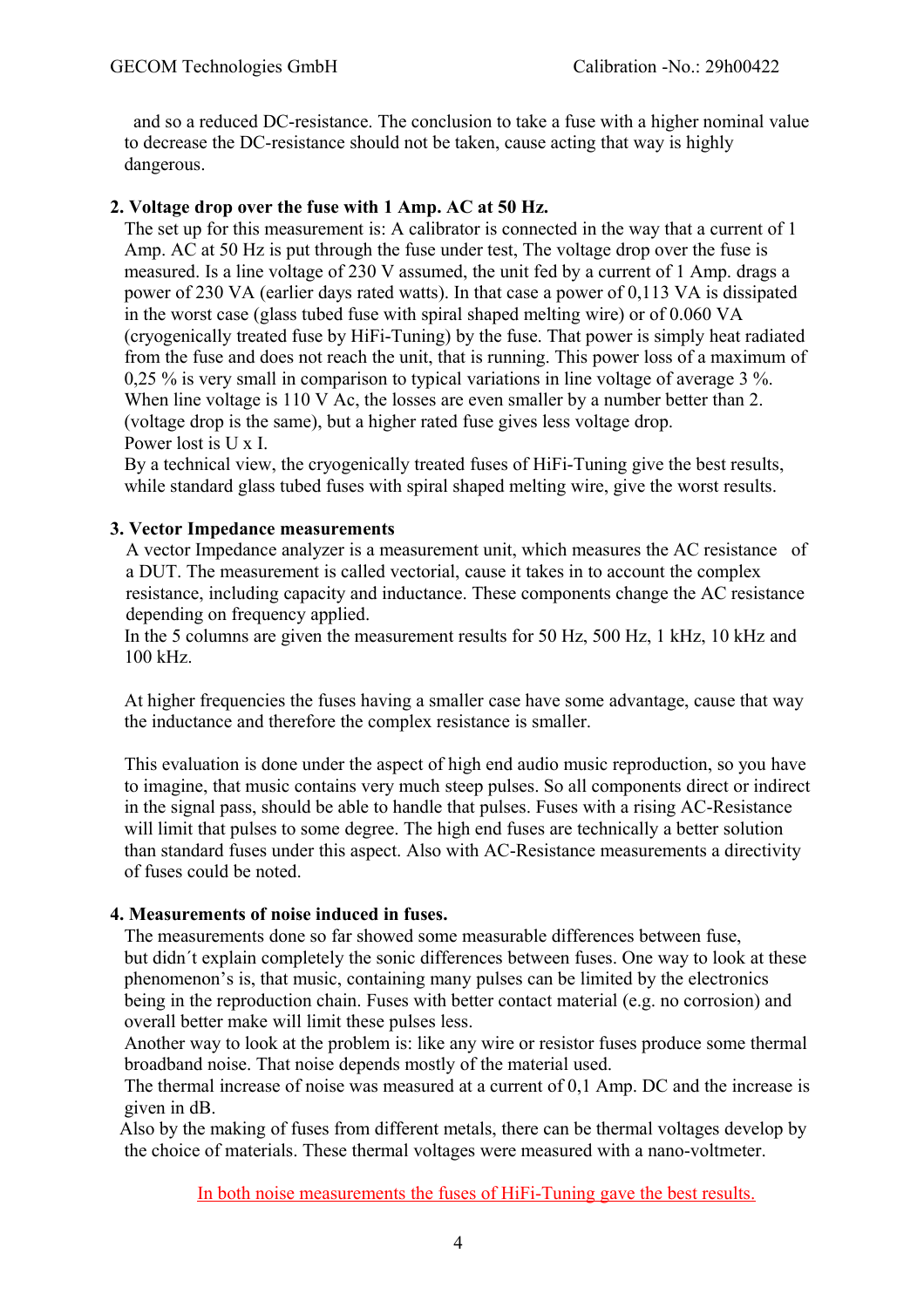| T 0,8 Amp. (800 mA.) 5 x 20 mm.<br>HiFi-Tuning Ultimate <sup>3</sup> Cryo<br>2,4<br>0,49<br>2,7<br><b>Standard Glass Spiral</b><br>0,62<br>3,2<br><b>AHP</b><br>0,68<br>3,4<br>0,71<br>Super Cryo Fuse (0,76 Amp.)<br>T 1 Amp. 6,3 x 32 mm.<br>HiFi-Tuning US-Gold <sup>2</sup> Cryo<br>0,54<br>1,6<br><b>Standard Ceramic</b><br>1,9<br>0,82<br>Iso Clean<br>1,1<br>1,15<br>Infinity Power Evolution (rhodium)<br>2,3<br>1,15<br>T 1,6 Amp. 6,3 x 32 mm.<br>HiFi-Tuning US-Ultimate <sup>3*</sup> (Silver Star)<br>1,0<br><b>WORLDPREMIERE</b><br>0,49<br>HiFi-Tuning US-Gold <sup>2</sup> Cryo<br>1,1<br>0,40<br>Iso Clean<br>1,0<br>2,03<br>T 3,15 Amp. 5X20mm.<br>HiFi-Tuning Ultimate <sup>2</sup> Cryo<br>0,5<br>0,20<br>HiFi-Tuning Ultimate <sup>3</sup> Cryo<br>0,5<br>0,22<br>Solder Type, round body<br>0,36<br>1,1<br>SinnOxx<br>0,55<br>1,0<br>Super Cryo (LF)<br>1,2<br>0,73<br>Padis Rhodium<br>0,9<br>1,16<br><b>AHP</b><br>1,3<br>1,16<br>T 3,15 Amp. 6,3x32mm.<br>HiFi-Tuning US-Gold <sup>2</sup> Cryo<br>0,5<br>0,20<br>Standard, Ceramic Fuse<br>0,41<br>0,9<br>Standard, Glass, Spiral Fuse<br>0,45<br>1,0<br>T 3 Amp. 6,3x32mm.<br>HiFi-Tuning US-Gold <sup>2</sup> Cryo<br>0,29<br>0,9<br>Infinity Evolution (rhodium)<br>0,36<br>1,0<br>T 5 Amp. 5X20mm.<br>HiFi-Tuning Ultimate <sup>3</sup> Cryo<br>0,7<br>0,15<br>Infinity Power Evolution (rhodium)<br>0,9<br>0,42<br>Standard, Glass, Spiral<br>0,43<br>0,8<br>HiFi-Tuning US-Gold <sup>2</sup> Cryo<br>0,7<br>0,51<br><b>AMR</b><br>0,61<br>0,6<br>SinnOxx<br>0,87<br>1,0<br><b>AHP</b><br>1,1<br>0,92<br>Iso Clean<br>0,6<br>2,64<br>UK-Plug Fuse 6,3x25mm.<br>HiFi-Tuning UK-Gold <sup>2</sup><br>0,4<br>0,13<br>Iso Clean<br>0,20<br>0,6 | <b>Fuse, Type</b> | Increase of Noise /0,1Amp. |  | hermosp. |
|----------------------------------------------------------------------------------------------------------------------------------------------------------------------------------------------------------------------------------------------------------------------------------------------------------------------------------------------------------------------------------------------------------------------------------------------------------------------------------------------------------------------------------------------------------------------------------------------------------------------------------------------------------------------------------------------------------------------------------------------------------------------------------------------------------------------------------------------------------------------------------------------------------------------------------------------------------------------------------------------------------------------------------------------------------------------------------------------------------------------------------------------------------------------------------------------------------------------------------------------------------------------------------------------------------------------------------------------------------------------------------------------------------------------------------------------------------------------------------------------------------------------------------------------------------------------------------------------------------------------------------------------------------------------------------------------------------------------------|-------------------|----------------------------|--|----------|
|                                                                                                                                                                                                                                                                                                                                                                                                                                                                                                                                                                                                                                                                                                                                                                                                                                                                                                                                                                                                                                                                                                                                                                                                                                                                                                                                                                                                                                                                                                                                                                                                                                                                                                                            |                   | B                          |  | $\mu$ V  |
|                                                                                                                                                                                                                                                                                                                                                                                                                                                                                                                                                                                                                                                                                                                                                                                                                                                                                                                                                                                                                                                                                                                                                                                                                                                                                                                                                                                                                                                                                                                                                                                                                                                                                                                            |                   |                            |  |          |
|                                                                                                                                                                                                                                                                                                                                                                                                                                                                                                                                                                                                                                                                                                                                                                                                                                                                                                                                                                                                                                                                                                                                                                                                                                                                                                                                                                                                                                                                                                                                                                                                                                                                                                                            |                   |                            |  |          |
|                                                                                                                                                                                                                                                                                                                                                                                                                                                                                                                                                                                                                                                                                                                                                                                                                                                                                                                                                                                                                                                                                                                                                                                                                                                                                                                                                                                                                                                                                                                                                                                                                                                                                                                            |                   |                            |  |          |
|                                                                                                                                                                                                                                                                                                                                                                                                                                                                                                                                                                                                                                                                                                                                                                                                                                                                                                                                                                                                                                                                                                                                                                                                                                                                                                                                                                                                                                                                                                                                                                                                                                                                                                                            |                   |                            |  |          |
|                                                                                                                                                                                                                                                                                                                                                                                                                                                                                                                                                                                                                                                                                                                                                                                                                                                                                                                                                                                                                                                                                                                                                                                                                                                                                                                                                                                                                                                                                                                                                                                                                                                                                                                            |                   |                            |  |          |
|                                                                                                                                                                                                                                                                                                                                                                                                                                                                                                                                                                                                                                                                                                                                                                                                                                                                                                                                                                                                                                                                                                                                                                                                                                                                                                                                                                                                                                                                                                                                                                                                                                                                                                                            |                   |                            |  |          |
|                                                                                                                                                                                                                                                                                                                                                                                                                                                                                                                                                                                                                                                                                                                                                                                                                                                                                                                                                                                                                                                                                                                                                                                                                                                                                                                                                                                                                                                                                                                                                                                                                                                                                                                            |                   |                            |  |          |
|                                                                                                                                                                                                                                                                                                                                                                                                                                                                                                                                                                                                                                                                                                                                                                                                                                                                                                                                                                                                                                                                                                                                                                                                                                                                                                                                                                                                                                                                                                                                                                                                                                                                                                                            |                   |                            |  |          |
|                                                                                                                                                                                                                                                                                                                                                                                                                                                                                                                                                                                                                                                                                                                                                                                                                                                                                                                                                                                                                                                                                                                                                                                                                                                                                                                                                                                                                                                                                                                                                                                                                                                                                                                            |                   |                            |  |          |
|                                                                                                                                                                                                                                                                                                                                                                                                                                                                                                                                                                                                                                                                                                                                                                                                                                                                                                                                                                                                                                                                                                                                                                                                                                                                                                                                                                                                                                                                                                                                                                                                                                                                                                                            |                   |                            |  |          |
|                                                                                                                                                                                                                                                                                                                                                                                                                                                                                                                                                                                                                                                                                                                                                                                                                                                                                                                                                                                                                                                                                                                                                                                                                                                                                                                                                                                                                                                                                                                                                                                                                                                                                                                            |                   |                            |  |          |
|                                                                                                                                                                                                                                                                                                                                                                                                                                                                                                                                                                                                                                                                                                                                                                                                                                                                                                                                                                                                                                                                                                                                                                                                                                                                                                                                                                                                                                                                                                                                                                                                                                                                                                                            |                   |                            |  |          |
|                                                                                                                                                                                                                                                                                                                                                                                                                                                                                                                                                                                                                                                                                                                                                                                                                                                                                                                                                                                                                                                                                                                                                                                                                                                                                                                                                                                                                                                                                                                                                                                                                                                                                                                            |                   |                            |  |          |
|                                                                                                                                                                                                                                                                                                                                                                                                                                                                                                                                                                                                                                                                                                                                                                                                                                                                                                                                                                                                                                                                                                                                                                                                                                                                                                                                                                                                                                                                                                                                                                                                                                                                                                                            |                   |                            |  |          |
|                                                                                                                                                                                                                                                                                                                                                                                                                                                                                                                                                                                                                                                                                                                                                                                                                                                                                                                                                                                                                                                                                                                                                                                                                                                                                                                                                                                                                                                                                                                                                                                                                                                                                                                            |                   |                            |  |          |
|                                                                                                                                                                                                                                                                                                                                                                                                                                                                                                                                                                                                                                                                                                                                                                                                                                                                                                                                                                                                                                                                                                                                                                                                                                                                                                                                                                                                                                                                                                                                                                                                                                                                                                                            |                   |                            |  |          |
|                                                                                                                                                                                                                                                                                                                                                                                                                                                                                                                                                                                                                                                                                                                                                                                                                                                                                                                                                                                                                                                                                                                                                                                                                                                                                                                                                                                                                                                                                                                                                                                                                                                                                                                            |                   |                            |  |          |
|                                                                                                                                                                                                                                                                                                                                                                                                                                                                                                                                                                                                                                                                                                                                                                                                                                                                                                                                                                                                                                                                                                                                                                                                                                                                                                                                                                                                                                                                                                                                                                                                                                                                                                                            |                   |                            |  |          |
|                                                                                                                                                                                                                                                                                                                                                                                                                                                                                                                                                                                                                                                                                                                                                                                                                                                                                                                                                                                                                                                                                                                                                                                                                                                                                                                                                                                                                                                                                                                                                                                                                                                                                                                            |                   |                            |  |          |
|                                                                                                                                                                                                                                                                                                                                                                                                                                                                                                                                                                                                                                                                                                                                                                                                                                                                                                                                                                                                                                                                                                                                                                                                                                                                                                                                                                                                                                                                                                                                                                                                                                                                                                                            |                   |                            |  |          |
|                                                                                                                                                                                                                                                                                                                                                                                                                                                                                                                                                                                                                                                                                                                                                                                                                                                                                                                                                                                                                                                                                                                                                                                                                                                                                                                                                                                                                                                                                                                                                                                                                                                                                                                            |                   |                            |  |          |
|                                                                                                                                                                                                                                                                                                                                                                                                                                                                                                                                                                                                                                                                                                                                                                                                                                                                                                                                                                                                                                                                                                                                                                                                                                                                                                                                                                                                                                                                                                                                                                                                                                                                                                                            |                   |                            |  |          |
|                                                                                                                                                                                                                                                                                                                                                                                                                                                                                                                                                                                                                                                                                                                                                                                                                                                                                                                                                                                                                                                                                                                                                                                                                                                                                                                                                                                                                                                                                                                                                                                                                                                                                                                            |                   |                            |  |          |
|                                                                                                                                                                                                                                                                                                                                                                                                                                                                                                                                                                                                                                                                                                                                                                                                                                                                                                                                                                                                                                                                                                                                                                                                                                                                                                                                                                                                                                                                                                                                                                                                                                                                                                                            |                   |                            |  |          |
|                                                                                                                                                                                                                                                                                                                                                                                                                                                                                                                                                                                                                                                                                                                                                                                                                                                                                                                                                                                                                                                                                                                                                                                                                                                                                                                                                                                                                                                                                                                                                                                                                                                                                                                            |                   |                            |  |          |
|                                                                                                                                                                                                                                                                                                                                                                                                                                                                                                                                                                                                                                                                                                                                                                                                                                                                                                                                                                                                                                                                                                                                                                                                                                                                                                                                                                                                                                                                                                                                                                                                                                                                                                                            |                   |                            |  |          |
|                                                                                                                                                                                                                                                                                                                                                                                                                                                                                                                                                                                                                                                                                                                                                                                                                                                                                                                                                                                                                                                                                                                                                                                                                                                                                                                                                                                                                                                                                                                                                                                                                                                                                                                            |                   |                            |  |          |
|                                                                                                                                                                                                                                                                                                                                                                                                                                                                                                                                                                                                                                                                                                                                                                                                                                                                                                                                                                                                                                                                                                                                                                                                                                                                                                                                                                                                                                                                                                                                                                                                                                                                                                                            |                   |                            |  |          |
|                                                                                                                                                                                                                                                                                                                                                                                                                                                                                                                                                                                                                                                                                                                                                                                                                                                                                                                                                                                                                                                                                                                                                                                                                                                                                                                                                                                                                                                                                                                                                                                                                                                                                                                            |                   |                            |  |          |
|                                                                                                                                                                                                                                                                                                                                                                                                                                                                                                                                                                                                                                                                                                                                                                                                                                                                                                                                                                                                                                                                                                                                                                                                                                                                                                                                                                                                                                                                                                                                                                                                                                                                                                                            |                   |                            |  |          |
|                                                                                                                                                                                                                                                                                                                                                                                                                                                                                                                                                                                                                                                                                                                                                                                                                                                                                                                                                                                                                                                                                                                                                                                                                                                                                                                                                                                                                                                                                                                                                                                                                                                                                                                            |                   |                            |  |          |
|                                                                                                                                                                                                                                                                                                                                                                                                                                                                                                                                                                                                                                                                                                                                                                                                                                                                                                                                                                                                                                                                                                                                                                                                                                                                                                                                                                                                                                                                                                                                                                                                                                                                                                                            |                   |                            |  |          |
|                                                                                                                                                                                                                                                                                                                                                                                                                                                                                                                                                                                                                                                                                                                                                                                                                                                                                                                                                                                                                                                                                                                                                                                                                                                                                                                                                                                                                                                                                                                                                                                                                                                                                                                            |                   |                            |  |          |
|                                                                                                                                                                                                                                                                                                                                                                                                                                                                                                                                                                                                                                                                                                                                                                                                                                                                                                                                                                                                                                                                                                                                                                                                                                                                                                                                                                                                                                                                                                                                                                                                                                                                                                                            |                   |                            |  |          |
|                                                                                                                                                                                                                                                                                                                                                                                                                                                                                                                                                                                                                                                                                                                                                                                                                                                                                                                                                                                                                                                                                                                                                                                                                                                                                                                                                                                                                                                                                                                                                                                                                                                                                                                            |                   |                            |  |          |
|                                                                                                                                                                                                                                                                                                                                                                                                                                                                                                                                                                                                                                                                                                                                                                                                                                                                                                                                                                                                                                                                                                                                                                                                                                                                                                                                                                                                                                                                                                                                                                                                                                                                                                                            |                   |                            |  |          |
|                                                                                                                                                                                                                                                                                                                                                                                                                                                                                                                                                                                                                                                                                                                                                                                                                                                                                                                                                                                                                                                                                                                                                                                                                                                                                                                                                                                                                                                                                                                                                                                                                                                                                                                            |                   |                            |  |          |
|                                                                                                                                                                                                                                                                                                                                                                                                                                                                                                                                                                                                                                                                                                                                                                                                                                                                                                                                                                                                                                                                                                                                                                                                                                                                                                                                                                                                                                                                                                                                                                                                                                                                                                                            |                   |                            |  |          |
|                                                                                                                                                                                                                                                                                                                                                                                                                                                                                                                                                                                                                                                                                                                                                                                                                                                                                                                                                                                                                                                                                                                                                                                                                                                                                                                                                                                                                                                                                                                                                                                                                                                                                                                            |                   |                            |  |          |
|                                                                                                                                                                                                                                                                                                                                                                                                                                                                                                                                                                                                                                                                                                                                                                                                                                                                                                                                                                                                                                                                                                                                                                                                                                                                                                                                                                                                                                                                                                                                                                                                                                                                                                                            |                   |                            |  |          |
|                                                                                                                                                                                                                                                                                                                                                                                                                                                                                                                                                                                                                                                                                                                                                                                                                                                                                                                                                                                                                                                                                                                                                                                                                                                                                                                                                                                                                                                                                                                                                                                                                                                                                                                            |                   |                            |  |          |
|                                                                                                                                                                                                                                                                                                                                                                                                                                                                                                                                                                                                                                                                                                                                                                                                                                                                                                                                                                                                                                                                                                                                                                                                                                                                                                                                                                                                                                                                                                                                                                                                                                                                                                                            |                   |                            |  |          |
|                                                                                                                                                                                                                                                                                                                                                                                                                                                                                                                                                                                                                                                                                                                                                                                                                                                                                                                                                                                                                                                                                                                                                                                                                                                                                                                                                                                                                                                                                                                                                                                                                                                                                                                            |                   |                            |  |          |
|                                                                                                                                                                                                                                                                                                                                                                                                                                                                                                                                                                                                                                                                                                                                                                                                                                                                                                                                                                                                                                                                                                                                                                                                                                                                                                                                                                                                                                                                                                                                                                                                                                                                                                                            |                   |                            |  |          |
|                                                                                                                                                                                                                                                                                                                                                                                                                                                                                                                                                                                                                                                                                                                                                                                                                                                                                                                                                                                                                                                                                                                                                                                                                                                                                                                                                                                                                                                                                                                                                                                                                                                                                                                            |                   |                            |  |          |